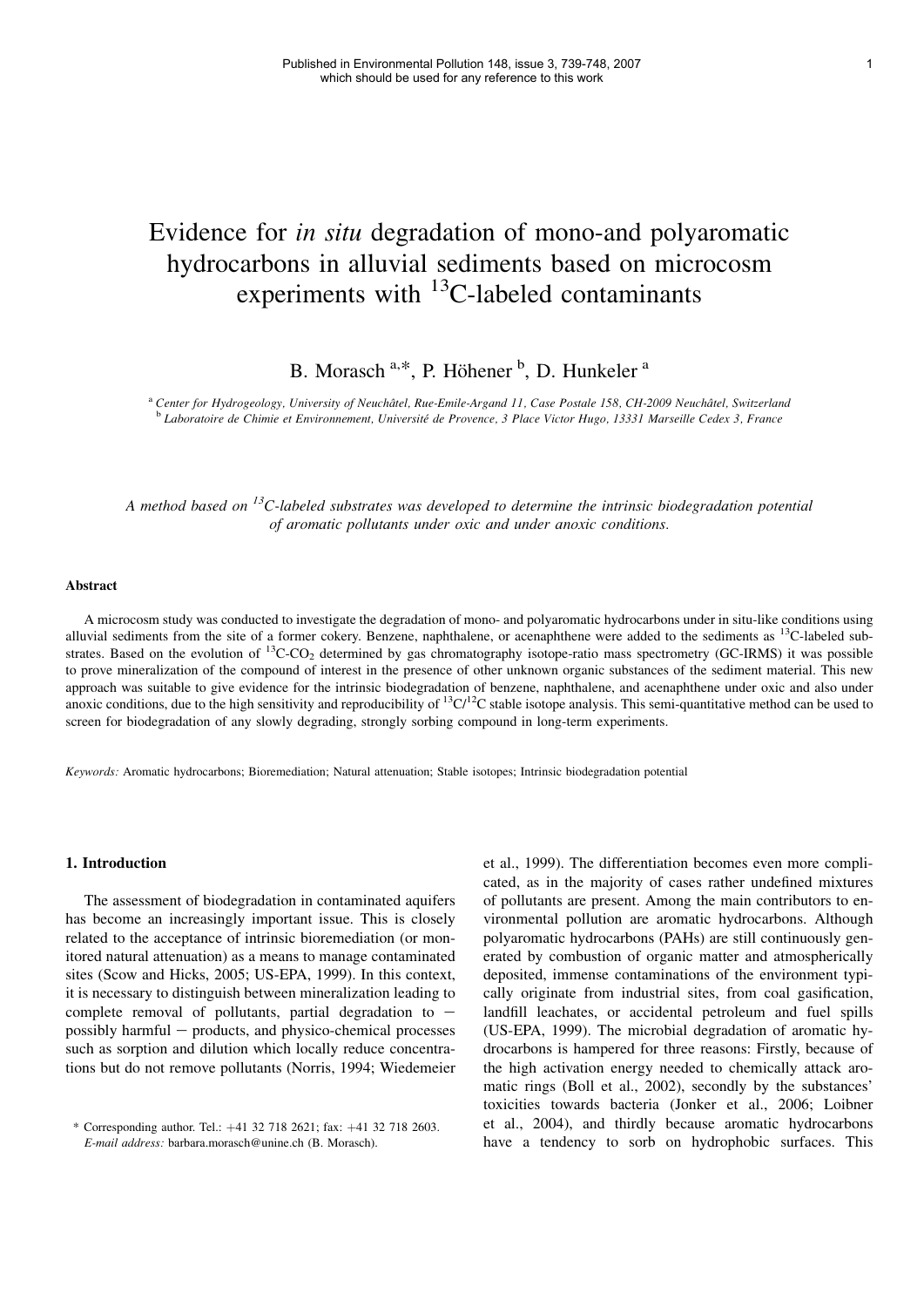tendency is increasing with the number of their aromatic rings (Kleineidam et al., 2002; Kubicki, 2006). Sorption and poor solubility in water makes the major fraction of PAHs inaccessible for bacterial degradation (Bosma et al., 1997; Volkering et al., 1992). Although one controversial study reported on bacteria that directly accessed the sorbed substrate (Guerin and Boyd, 1997), presently it is believed that PAHs adsorbed on soil particles, solid PAH crystals, or hydrocarbons dissolved in non-aqueous phase liquids (NAPLs) remain unavailable to bacteria (Johnsen et al., 2005).

Until now, no standard procedure exists that has the potential to demonstrate biodegradation of organic environmental pollutants in contaminated environments. In practice, often two or more independent approaches are combined (Smets and Pritchard, 2003; Watanabe and Hamamuray, 2003), among these are evidence of concentration decrease of contaminants over time and distance (Wiedemeier et al., 1999), enrichment of heavy stable isotopes in the remaining fraction of organic contaminants (Hunkeler et al., 2002; Meckenstock et al., 2002; Sherwood Lollar et al., 1999), radiotracer studies (Bianchin et al., 2006; Conrad et al., 1997), succession of redox zones in the field (Kuhn and Suflita, 1989; Vroblesky and Chapelle, 1994); accumulation of signature metabolites (Beller, 2002; Elshahed et al., 2001), investigation of the intrinsic microbial biodegradation potential in microcosm studies – in parts with <sup>14</sup>C-labeled substrates – (Aelion and Bradley, 1991; Ambrosoli et al., 2005; Lovley, 2001); characterization of the bacterial community by molecular techniques (Amann et al., 1995; Bakermans et al., 2002), tracing  $^{13}$ C in fatty acid profiles of bacteria (Geyer et al., 2005), and detection of bacterial enzymes (Hanson et al., 1999; Heinaru et al., 2005; Hendrickx et al., 2006; Löffler et al., 2000). Each of these methods has its advantages and limitations, and therefore it is advisable to base investigations on several approaches, even more when dealing with complex field sites. It must be noted that only isotope-based methods  $(^{13}C$  or  $^{14}C)$ targeting  $CO<sub>2</sub>$  are suitable to prove complete mineralization of single pollutants. Minor amounts of substrate which are incompletely mineralized or used to synthesize cellular building blocks remain unconsidered. Since the use of radioactive markers such as 14C is usually restricted, radio-labeled compounds were almost exclusively-applied in laboratory experiments (Chapelle et al., 1996; Conrad et al., 1997). Recovery of  ${}^{14}C$ -CO<sub>2</sub> in the headspace of the respective test systems is a very sensitive tool for proving complete mineralization of the labeled substrate (Bradley et al., 2002). However, radioactivity causes difficulty in sample treatment, detection, and waste disposal, and as a consequence the interest in  $^{13}$ C-based methods is increasing. Moreover, <sup>13</sup>C-labeled substances can be used in lab and field studies.

This study focuses on the evaluation of the intrinsic bacterial degradation potential of mono- and polyaromatic hydrocarbons at the site of a former cokery located in direct proximity to a river. In terms of risk assessment, it is imperative to investigate whether or not biodegradation is sufficiently rapid to prevent dissolved contaminants from reaching the river. Here, we present a new method based on the addition of  $^{13}$ C-labeled contaminants and the subsequent analysis of  $^{13}$ C-CO<sub>2</sub> generated during biodegradation. Hence this approach conveys compound-specific information on mineralization and 13C was found to be an ideal marker to test the fate of one particular contaminant out of a mixture. Microcosm experiments with sediments from the former cokery site were performed under conditions resembling in situ conditions using benzene, naphthalene, and acenaphthene as substrates. All three substances were major contaminants at the field site and belong to the 16 priority PAHs designated by the United States Environmental Protection Agency (US-EPA; http://www.epa.gov/) and to the 33 priority substances recently defined in the EU Water Framework Directive (EC, 2006).

### 2. Materials and methods

### 2.1. Field site

A microcosm study was conducted using alluvial sediments from the premises of a former cokery in the alluvial plain of the river Meuse. The area covering more than 7 ha of land is located in the region of Luik, Belgium, in direct proximity to the river (Fig. 1). The upper 2.5 m are partly made up of backfill material and the sediments below consist of silt, sand, clay, and small gravels. A gravel aquifer is below the depth of  $5.5-7$  m. The groundwater flow direction is South-East towards the Meuse (Fig. 1). Earlier site characterization campaigns performed by the Walloon Environmental Protection Agency (Sociéte Publique d'Aide à la Qualité de l'Environnement, SPAQuE) showed severe contamination with heavy metals, cyanides, mineral oils, aromatic compounds, and polyaromatic hydrocarbons (PAH) in groundwater and in sediments. A light NAPL (non-aqueous phase liquid) floating on the water table and a dense NAPL in a depth of about 12 to 13 m, directly above the bedrock, were localized. The dense NAPL consists, among else, of dibenzofurane and PAHs (with a large fraction of acenaphthene, methyl-, and dimethylnaphthalenes), monoaromatic hydrocarbons (BTEX), and cyanides. Maximum concentrations of benzene in groundwater of 210 mg/L were detected which was more than 1000 times above the defined limit at which according to Walloon legislation intervention is obligatory. PAHs were detected to be up to 70 times above their respective maximum acceptable levels (Décret Wallon du 1er Avril relatif à l'assainissement des sols pollués et aux sites d'activités économiques à réhabiliter, 2004).

A drilling campaign took place in March 2005 where 14 profound and 14 shallow piezometers were constructed. During the campaign, freshly drilled sediment material for microcosm studies was sampled, directly filled into brown-glass bottles of 250 mL with teflon-sealed caps (Infochroma AG, Zug, Switzerland), cooled immediately, and stored at  $5^{\circ}$ C until usage.

#### 2.2. Microcosm set up

Microcosms consisted of 25 g of sediment that was transferred into 50 mLculture bottles (Ochs, Bovenden, Germany) working under an atmosphere of N2 in a glove bag (Sigma-Aldrich, Buchs, Switzerland). Groundwater from the site was sterile filtrated using disposable syringe filters  $(0.22 \mu m)$ ; Schleicher & Schüll, Dassel, Germany) and diluted 5-fold with sterile nanopure water to result in concentrations of  $NO_3^-$  and  $SO_4^{2-}$  of 6 and 140 mg/L, respectively. Diluted groundwater was purged with  $N_2$  for 0.5 h to remove dissolved  $O_2$  and was filled into 250 mL-glass bottles (Infochroma AG). Benzene, naphthalene, or acenaphthene labeled with  $^{13}$ C at 6 positions (99% purity; Cambridge Isotope Laboratories, Andover, MA) were added into these bottles. The same amounts of non-labeled benzene, naphthalene, and acenaphthene were equally dissolved in diluted groundwater and later used for parallel incubations with sediments sampled from location U13 (Fig. 1). Then  $N_2$  was supplied as headspace and the bottles were closed with teflon-sealed caps (Sigma-Aldrich). To guarantee the dissolution of the aromatic hydrocarbons, the bottles with substrate-amended groundwater were shaken horizontally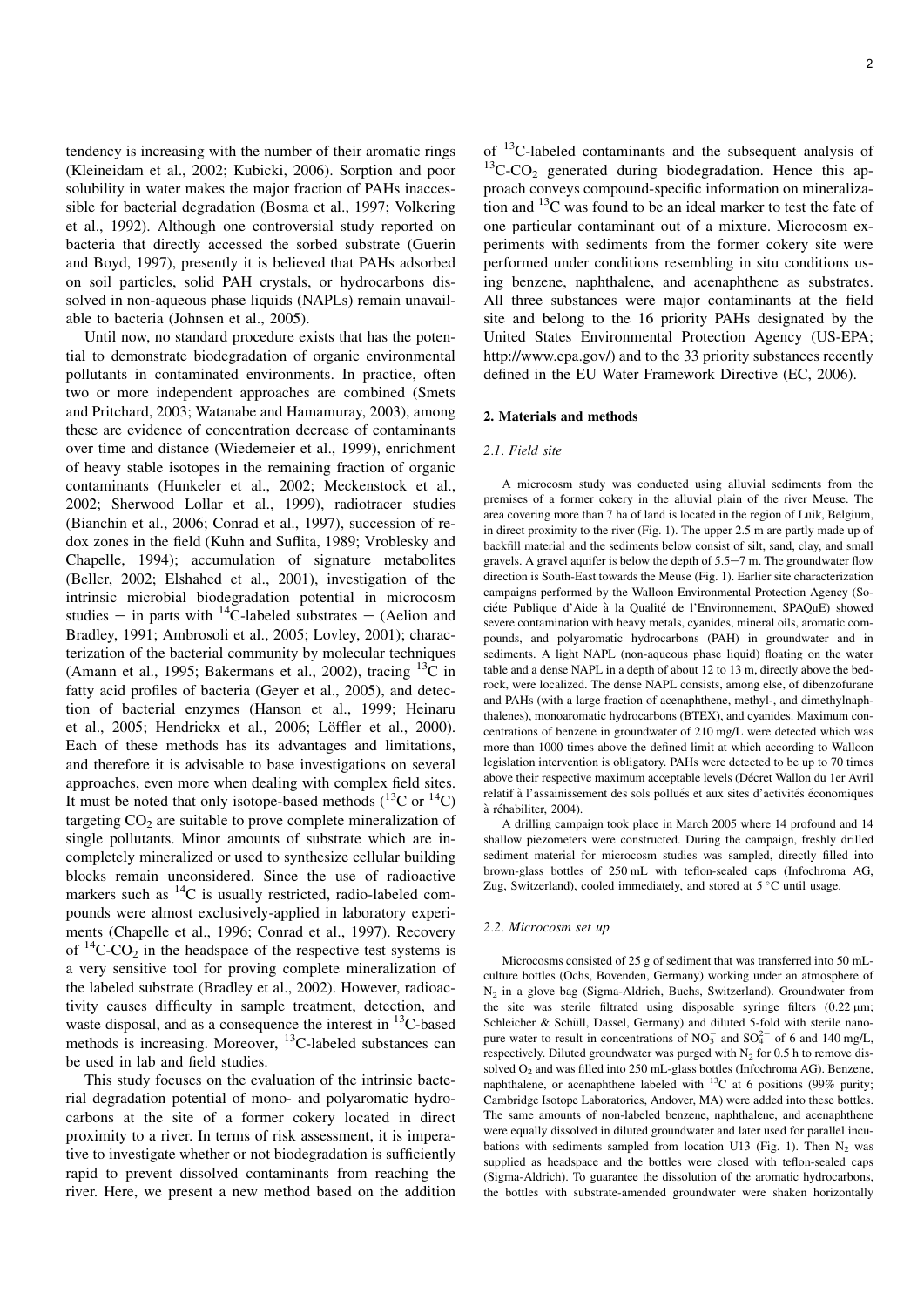

Fig. 1. Site map of the former cokery of Flémalle, Belgium, located in direct vicinity to the river bed of the Meuse. Locations of sediment sampling are labeled with circles. Putative source zones of aromatic hydrocarbons are surrounded by broken lines. The black and grey arrows depict the ground- and surface water flow directions, respectively.

2 h at 80 rotations per minute before being distributed to microcosms. Per bottle, 15 mL of anoxic substrate solution were added. Substrate concentrations were chosen as displayed in Table 1 and were high enough to ensure detection of mineralization products and on the other hand low enough to avoid inhibition and to guarantee complete dissolution. The microcosms containing sandysilty material of  $5-7$  m depth were incubated in presence of air, according to the environmental conditions of the vadose zone, and alluvial gravel material from  $7-11$  m was incubated under an atmosphere of  $N_2$ . Bottles were closed with non-absorptive Viton stoppers (Maagtechnic, Duebendorf, Switzerland). The incubation temperature of  $16\,^{\circ}\text{C}$  was close to natural conditions. Microcosms studies were carried out in duplicate. Controls were either without addition of substrate or were inhibited by addition of sodium azide to a final concentration of 0.1% (w/v).

#### 2.3. Hydrocarbon analysis

Concentrations of benzene and PAHs were analyzed using a Varian 3800 gas chromatograph equipped with an autoinjector CP8410 for solid phase microextraction (SPME; Varian, Palo Alto, CA). Aromatic hydrocarbons were extracted from the headspace of 2 mL-vials filled with 0.5 mL of sample plus 0.1 g of NaCl with polydimethylsiloxane fibers (film thickness of 100 mm; Supelco, Bellefonte, PA). The extraction time was 18 min at room temperature. Fibers were desorbed at 250 °C for 8 min. The  $N_2$  carrier gas flow was 1.2 mL/min. Separation was achieved using a DB-5 column of

Table 1 Initial substrate concentrations added to microcosms and the respective amounts of 13C-labels added

| Substrate                  | Concentration [mg/L] | $13$ C/microcosm [µmol] |  |  |  |
|----------------------------|----------------------|-------------------------|--|--|--|
| ${}^{13}C_6$ -Benzene      | 35                   | 40                      |  |  |  |
| ${}^{13}C_6$ -Naphthalene  | 10                   | 70                      |  |  |  |
| ${}^{13}C_6$ -Acenaphthene |                      | 2.3                     |  |  |  |

15 m length. The temperature program was as follows:  $50 °C$  isothermal for 2 min followed by a 20 $\degree$ C/min increase to 200 $\degree$ C held for 2 min followed by a second ramp of 20  $^{\circ}$ C/min to 220  $^{\circ}$ C.

#### 2.4. Stable isotope analysis of  $CO<sub>2</sub>$

Two milliliters of headspace sample was taken through the Viton stoppers with a gas tight syringe (Hamilton, Bonaduz, Switzerland) and subsequently injected into a closed 22 mL-headspace vial (Infochroma AG) filled with 100%  $N_2$ . Measurements for concentration of  $CO_2$  and the corresponding enrichments in  ${}^{13}$ C-CO<sub>2</sub> were carried out by gas chromatography isotope-ratio mass spectrometry (GC-IRMS) using a gas chromatograph (Trace GC; Thermo Finnigan; Waltham, MA) connected via a combustion interface (Thermo Combustion III; Thermo Finnigan) to an isotope-ratio mass spectrometer (Delta plus XP; Thermo Finnigan). The system was connected to a headspace autosampler (Tekmar Dohrmann 7000; Teledyne, Los Angeles, CA) and 100 µL of sample were transferred for analysis. The helium carrier gas flow was 1.7 mL/min.  $CO<sub>2</sub>$  was separated from other gases using a PORA-PLOT-Q column of 30 m length, an inner diameter of 0.32 mm, and a film thickness of  $10 \mu m$  (Varian). The temperature was held isothermally at 40 °C.  $CO_2$  eluted at 230 s. Isotope measurements were performed in duplicate. The  $\delta^{13}C$  [%] values were calculated relative to external CO<sub>2</sub> reference gas (Eq. (1)):

$$
\delta^{13}C^{[\circ]}_{\text{(oo]}} = \left(\frac{^{13}C_{\text{sample}}/^{12}C_{\text{sample}}}{^{13}C_{\text{standard}}/^{12}C_{\text{standard}}} - 1\right) \times 1000. \tag{1}
$$

Changes in the  ${}^{13}$ C-CO<sub>2</sub> content of samples were calculated using Eq. (2):

$$
\frac{R_{\rm t}}{R_{\rm 0}} = \frac{\delta^{13}C_{\rm t} + 1000}{\delta^{13}C_{\rm 0} + 1000} \tag{2}
$$

where  $R_t$  is the stable isotope ratio at point t and  $R_0$  is the initial <sup>13</sup>C/<sup>12</sup>C composition.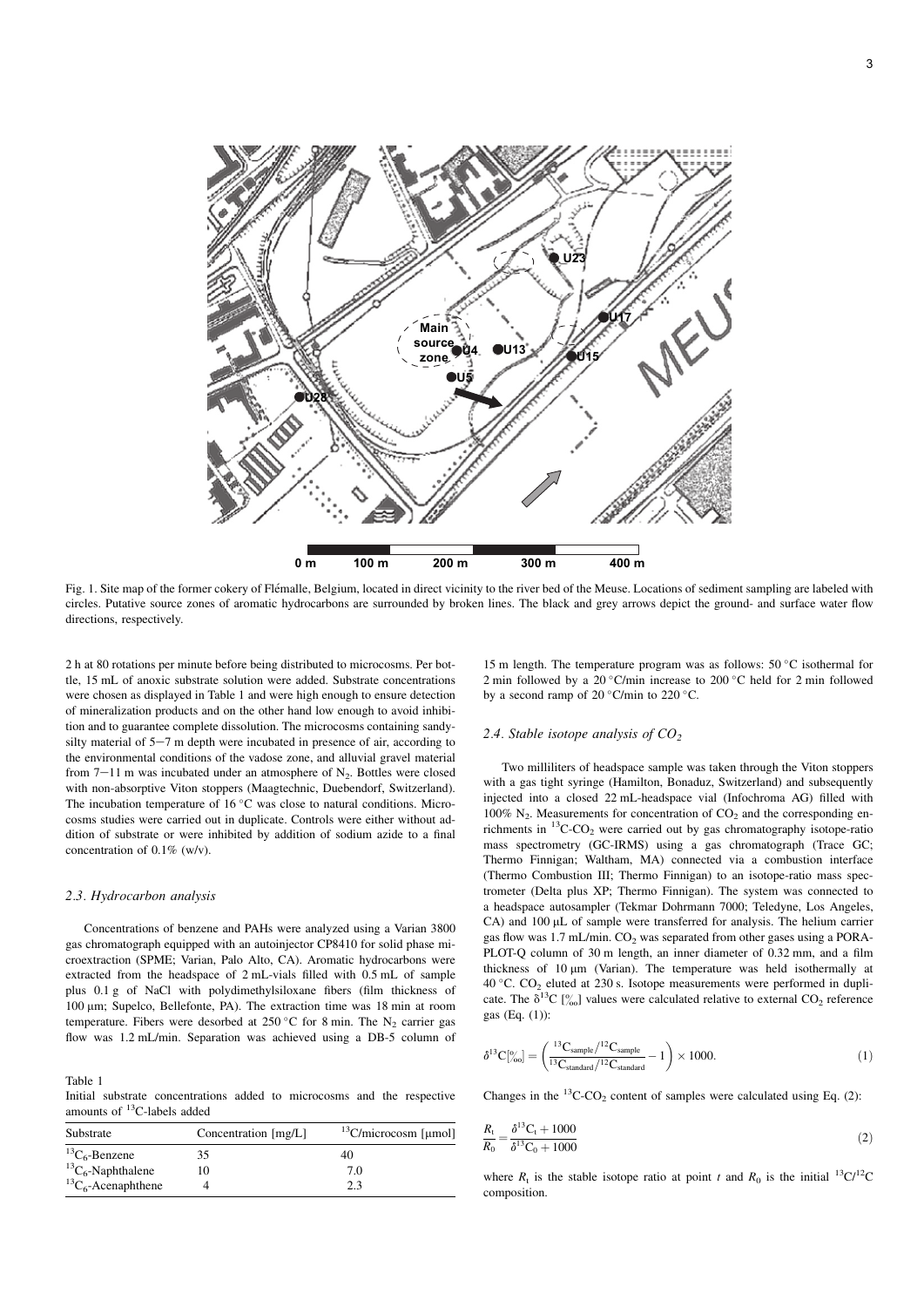### 3. Results

### 3.1. Aerobic intrinsic degradation potential at the field site

The distribution of the intrinsic biodegradation potential was investigated in sediments sampled from the vadose and from the saturated zone of 7 different drilling locations (Fig. 1). Microcosms were set up with non-labeled benzene, naphthalene, or acenaphthene (U13) and with the respective  $13C$ -labeled compounds (all 7 locations). In parallel, controls of all 7 locations were investigated that were either without addition of substrate or that were inhibited by sodium azide but contained <sup>13</sup>C-labeled substrates. In controls the <sup>13</sup>C/<sup>12</sup>C carbon isotope ratio in  $CO<sub>2</sub>$  remained stable within 135 days (Fig. 2). Maximum  $\delta^{13}$ C-deviations were recorded to be  $\Delta\delta^{13}C$  [\%\left{\left(\)} \sum S\_ 5. Microbiologically active incubations without labeled substrates did not show a more pronounced enrichment or depletion in  ${}^{13}$ C-CO<sub>2</sub> over time than growth-inhibited controls (Fig. 3). Equally,  $^{13}$ C-CO<sub>2</sub> remained stable in those microcosms of location U13 amended with non-labeled benzene, naphthalene, or acenaphthene. Microcosms with non-labeled aromatic compounds or without substrate addition served to confirm that changes in  ${}^{13}$ C-CO<sub>2</sub> in the microcosm headspace were attributed to the mineralization of <sup>13</sup>C-labeled contaminants and not to the ca. 1% of <sup>13</sup>C being naturally present in organic or inorganic material. In microcosms that degraded  $^{13}$ C-benzene, -naphthalene, or -acenaphthene, enrichments in  ${}^{13}$ C-CO<sub>2</sub> were significantly larger, so e.g. an increase of  $\Delta \delta^{13}C = 902\%$  was documented during aerobic  $^{13}$ C-naphthalene degradation by the intrinsic bacterial community in sediment sampled from location U17 which is located 240 m downgradient of the major source zone (Fig. 1). This corresponds to an increase in  ${}^{13}$ C-CO<sub>2</sub> per total



Fig. 2. Temporal variations of  $\delta^{13}C$  [%] in CO<sub>2</sub> in controls set up with sediments from locations U4 (squares) and U17 (diamonds).  $\Box$  and  $\diamondsuit$  depict microcosms with sediment from the non-saturated,  $\blacksquare$  and  $\blacklozenge$  microcosms with sediment from the saturated zone of U4 and U17, respectively, without addition of substrate. Curves with broken lines show killed controls that contained 13C-benzene and were set up with sediments from location U4, both from the non-saturated and saturated zone. Temporal variations of  $\delta^{13}C$  [ $\%$ <sub>00</sub>] in CO<sub>2</sub> in aerobic and anaerobic microcosms of locations U4 and U17 are displayed in Table 2A,B.



Fig. 3. Temporal evolution of  $\delta^{13}C$  [ $\%$ <sub>0</sub>] in CO<sub>2</sub> over time shown for aerobic and anaerobic microcosms containing oxic (open symbols) and anoxic sediments (filled symbols) from drilling location U13 with non-labeled benzene  $(\Box, \blacksquare)$ , naphthalene  $(\bigcirc, \blacklozenge)$  and acenaphthene  $(\triangle, \blacktriangle)$  as substrates. (For comparison, evolution of  $\delta^{13}C$  [%] in CO<sub>2</sub> in microcosms with <sup>13</sup>Clabeled benzene, naphthalene, and acenaphthene are shown in Table 2A,B.)

 $CO<sub>2</sub>$  of up to 1.01% in the microcosm headspace (Table 2A). Microcosms with sediments sampled downgradient of the source and also from  $U28 -$  located upgradient and therefore not affected by the groundwater contamination of the cokery – showed the highest enrichment in  $^{13}$ C-CO<sub>2</sub> already after two days of incubation at  $16\,^{\circ}\text{C}$  when  $^{13}\text{C}$ -benzene or <sup>13</sup>C-naphthalene were supplied as substrates. Aerobic degradation of <sup>13</sup>C-acenaphthene was initiated between day 2 and 10. The increase in  ${}^{13}$ C-CO<sub>2</sub> was slower and the maximum enrichment obtained was  $\Delta \delta^{13}C$  [% | 281 corresponding to 0.32% of  ${}^{13}$ C-CO<sub>2</sub> per total CO<sub>2</sub> (Table 2A). Sediments from U4 which is in proximity to the source zone fed with  $13C$ -labeled substrates did not show any mineralization of these compounds within 135 days. Contaminant degradation in aerobic incubations with material from  $5-7$  m depth of U5 was found to be slower than in the other microcosms with sediments from drilling locations further downgradient from the main source (Fig. 4A). Duplicates showed good agreements (Fig. 4A, B).

### 3.2. Anaerobic intrinsic degradation potential at the field site

 $13^{\circ}C/12^{\circ}C$  ratios in CO<sub>2</sub> of living controls without added substrates and in  $CO<sub>2</sub>$  of those microcosms with sediments from location U13 amended with non-labeled benzene, naphthalene, or acenaphthene remained stable within  $\Delta\delta^{13}$ C  $[\%] \leq 5$ . The maximum  $\delta^{13}$ C-CO<sub>2</sub> enrichment in anaerobic microcosms was obtained during degradation of 13C-naphthalene with sediments from the saturated zone of drilling location U17 and was  $\Delta \delta^{13}C$  [ $\frac{\%}{\%}$ ] = 970. That corresponds to an increase in  ${}^{13}$ C-CO<sub>2</sub> of 1.09% per total CO<sub>2</sub> in the headspace of the microcosm bottle (Table 2B). Compared to aerobic microcosms,  ${}^{13}$ C-CO<sub>2</sub> increased more slowly and in most of the bottles gently began to rise after 3 days (Fig. 4B). The intrinsic community was able to utilize  $^{13}$ C-benzene and  $^{13}$ C-naphthalene in sediments of all 7 locations. Again, sediment from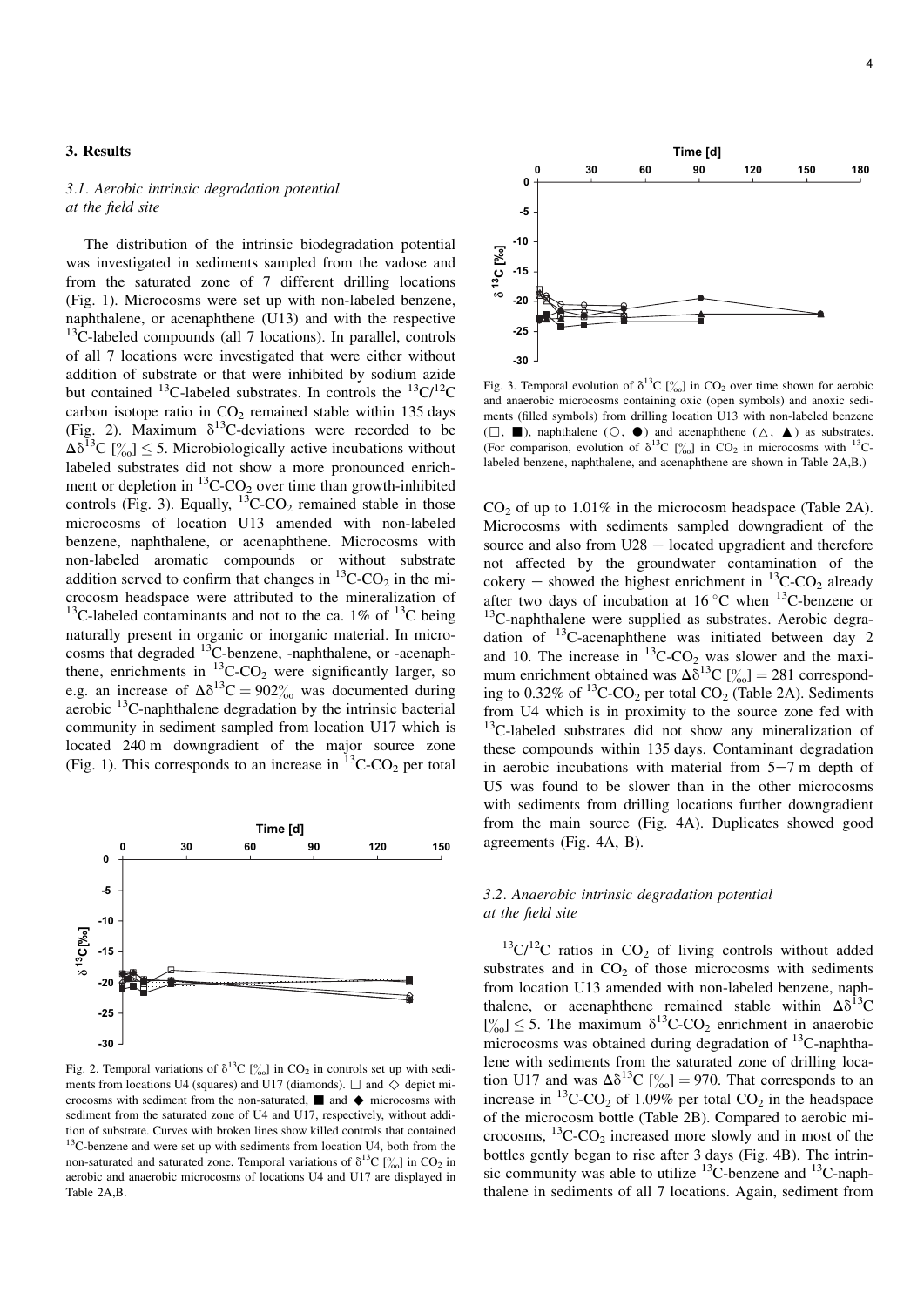Table 2<br>Absolute enrichment in <sup>13</sup>C in CO<sub>2</sub> of the headspace of aerobic microcosms (A) and anaerobic microcosms (B) over time

| (A)             | Time [d]                 | $\overline{0}$                                               |                      | $\sqrt{2}$                                   |                      | 10                                                                                 |                              | 23                                            |                          | 40                                                           |                   | 135                                           |             |
|-----------------|--------------------------|--------------------------------------------------------------|----------------------|----------------------------------------------|----------------------|------------------------------------------------------------------------------------|------------------------------|-----------------------------------------------|--------------------------|--------------------------------------------------------------|-------------------|-----------------------------------------------|-------------|
|                 |                          | $\overline{\Delta\delta^{13}}C~[\,{}^o_{\hspace{-0.5pt}00}]$ | $^{13} \rm CO_2$ [%] | $\overline{\Delta\delta^{13}}\mathrm{C}$ [%] | $^{13} \rm CO_2$ [%] | $\Delta\delta^{13}C~[\%]$                                                          | ${}^{13}CO$ <sub>2</sub> [%] | $\overline{\Delta\delta^{13}}C~[\,{}^o_{00}]$ | ${}^{13}CO_2$ [%]        | $\overline{\Delta\delta^{13}}C~[\,{}^o_{\hspace{-0.5pt}00}]$ | ${}^{13}CO_2$ [%] | $\overline{\Delta\delta^{13}}C~[\,{}^o_{00}]$ | $13CO2$ [%] |
| U4              | <sup>13</sup> C Benzene  | $\overline{0}$                                               | $\Omega$             | $\overline{0}$                               | 0.00                 | $-1$                                                                               | 0.00                         | $\mathbf{0}$                                  | 0.00                     | $\mathbf{0}$                                                 | 0.00              | $\mathbf{1}$                                  | 0.00        |
|                 | ${}^{13}C$ Naphthalene   | $\mathbf{0}$                                                 | $\Omega$             | $\overline{0}$                               | 0.00                 | $\mathbf{0}$                                                                       | 0.00                         | $-1$                                          | 0.00                     | $\mathbf{0}$                                                 | 0.00              | $\boldsymbol{0}$                              | 0.00        |
|                 | ${}^{13}$ C Acenaphthene | $\mathbf{0}$                                                 | $\Omega$             | $\overline{c}$                               | 0.00                 | $\overline{2}$                                                                     | 0.00                         | $\overline{c}$                                | 0.00                     | $\overline{c}$                                               | 0.00              | $\mathfrak{2}$                                | 0.00        |
| U5              | ${}^{13}C$ Benzene       | $\mathbf{0}$                                                 | $\Omega$             | 30                                           | 0.03                 | 384                                                                                | 0.43                         | 237                                           | 0.27                     |                                                              |                   |                                               |             |
|                 | ${}^{13}C$ Naphthalene   | $\mathbf{0}$                                                 | $\theta$             | 20                                           | 0.02                 | 370                                                                                | 0.42                         | 285                                           | 0.32                     |                                                              |                   |                                               |             |
|                 | ${}^{13}$ C Acenaphthene | $\mathbf{0}$                                                 | $\Omega$             | $\Omega$                                     | 0.00                 | 10                                                                                 | 0.01                         | 28                                            | 0.03                     | 57                                                           | 0.06              | 40                                            | 0.05        |
| U13             | ${}^{13}$ C Benzene      | $\Omega$                                                     | $\Omega$             | 667                                          | 0.75                 | 373                                                                                | 0.42                         | 256                                           | 0.29                     |                                                              |                   |                                               |             |
|                 | ${}^{13}C$ Naphthalene   | $\mathbf{0}$                                                 | $\theta$             | 640                                          | 0.72                 | 448                                                                                | 0.50                         | 421                                           | 0.47                     |                                                              |                   |                                               |             |
|                 | ${}^{13}$ C Acenaphthene | $\mathbf{0}$                                                 | $\Omega$             | 5                                            | 0.01                 | 85                                                                                 | 0.10                         | 98                                            | 0.11                     | 106                                                          | 0.12              | 87                                            | 0.10        |
| U15             | ${}^{13}C$ Benzene       | $\Omega$                                                     | $\Omega$             | 411                                          | 0.46                 | 362                                                                                | 0.41                         | 270                                           | 0.30                     |                                                              |                   |                                               |             |
|                 | ${}^{13}C$ Naphthalene   | $\mathbf{0}$                                                 | $\theta$             | 390                                          | 0.44                 | 720                                                                                | 0.81                         | 688                                           | 0.77                     | 675                                                          | 0.76              | 465                                           | 0.52        |
|                 | ${}^{13}C$ Acenaphthene  | $\mathbf{0}$                                                 | $\mathbf{0}$         | $-1$                                         | 0.00                 | 12                                                                                 | 0.01                         | 25                                            | 0.03                     | 42                                                           | 0.05              | 65                                            | 0.07        |
| U17             | ${}^{13}C$ Benzene       | $\Omega$                                                     | $\Omega$             | 773                                          | 0.87                 | 369                                                                                | 0.41                         | 234                                           | 0.26                     |                                                              |                   |                                               |             |
|                 | ${}^{13}C$ Naphthalene   | $\mathbf{0}$                                                 | $\Omega$             | 902                                          | 1.01                 | 548                                                                                | 0.61                         | 543                                           | 0.61                     |                                                              |                   |                                               |             |
|                 | ${}^{13}$ C Acenaphthene | $\mathbf{0}$                                                 | $\Omega$             | 73                                           | 0.08                 | 262                                                                                | 0.29                         | 279                                           | 0.31                     | 281                                                          | 0.32              | 218                                           | 0.24        |
| U <sub>28</sub> | ${}^{13}C$ Benzene       | $\overline{0}$                                               | $\Omega$             | 511                                          | 0.57                 | 361                                                                                | 0.41                         | 269                                           | 0.30                     |                                                              |                   |                                               |             |
|                 | ${}^{13}C$ Naphthalene   | $\mathbf{0}$                                                 | $\Omega$             | 556                                          | 0.62                 | 405                                                                                | 0.46                         | 360                                           | 0.40                     |                                                              |                   |                                               |             |
|                 | ${}^{13}$ C Acenaphthene | $\mathbf{0}$                                                 | $\Omega$             | $-1$                                         | 0.00                 | 45                                                                                 | 0.05                         | 59                                            | 0.07                     | 78                                                           | 0.09              | 186                                           | 0.21        |
| (B)             | Time [d]                 | $\Omega$                                                     |                      | $\overline{3}$                               |                      | 9                                                                                  |                              | 23                                            |                          | 41                                                           |                   | 136                                           |             |
|                 |                          | $\Delta \delta^{13} C$ [%]                                   | $13CO2$ [%]          | $\Delta \delta^{13} C$ [%]                   | $^{13} \rm CO_2$ [%] | $\overline{\Delta\delta^{13}}C~[\,{}^o_{\hspace{-0.5pt} \gamma\hspace{-0.5pt} o}]$ | $13$ CO <sub>2</sub> [%]     | $\overline{\Delta\delta^{13}}\mathrm{C}$ [%]  | $13$ CO <sub>2</sub> [%] | $\Delta \delta^{13} C$ [%]                                   | ${}^{13}CO_2$ [%] | $Δδ13C$ [%]                                   | $13CO2$ [%] |
| U <sub>4</sub>  | ${}^{13}C$ Benzene       | $\boldsymbol{0}$                                             | $\mathbf{0}$         | $\mathbf{1}$                                 | 0.00                 | 14                                                                                 | 0.02                         | 22                                            | 0.03                     | 43                                                           | 0.05              | 44                                            | 0.05        |
|                 | $13C$ Naphthalene        | $\mathbf{0}$                                                 | $\overline{0}$       | $\overline{0}$                               | 0.00                 | 764                                                                                | 0.86                         | 521                                           | 0.58                     | 702                                                          | 0.79              | 852                                           | 0.96        |
|                 | ${}^{13}$ C Acenaphthene | $\mathbf{0}$                                                 | $\Omega$             | $\overline{c}$                               | 0.00                 | $\overline{1}$                                                                     | 0.00                         |                                               |                          | $\overline{c}$                                               | 0.00              | $\mathbf{1}$                                  | 0.00        |
| U5              | <sup>13</sup> C Benzene  | $\Omega$                                                     | $\Omega$             | 15                                           | 0.02                 | 215                                                                                | 0.24                         | 166                                           | 0.19                     |                                                              |                   |                                               |             |
|                 | ${}^{13}C$ Naphthalene   | $\mathbf{0}$                                                 | $\theta$             | $\overline{4}$                               | 0.00                 | 315                                                                                | 0.35                         | 435                                           | 0.49                     | 655                                                          | 0.74              | 681                                           | 0.76        |
|                 | ${}^{13}$ C Acenaphthene | $\mathbf{0}$                                                 | $\theta$             | $\overline{c}$                               | 0.00                 | $\mathbf{0}$                                                                       | 0.00                         |                                               |                          | $\overline{c}$                                               | 0.00              | $\overline{4}$                                | 0.00        |
| U13             | ${}^{13}C$ Benzene       | $\Omega$                                                     | $\Omega$             | $\overline{4}$                               | 0.00                 | 193                                                                                | 0.22                         | 150                                           | 0.17                     |                                                              |                   |                                               |             |
|                 | $13C$ Naphthalene        | $\mathbf{0}$                                                 | $\Omega$             | $\overline{c}$                               | 0.00                 | 347                                                                                | 0.39                         | 427                                           | 0.48                     | 560                                                          | 0.63              | 785                                           | 0.88        |
|                 | ${}^{13}C$ Acenaphthene  | $\mathbf{0}$                                                 | $\Omega$             | 1                                            | 0.00                 | -1                                                                                 | 0.00                         |                                               |                          | 18                                                           | 0.02              | 71                                            | 0.08        |
| U15             | ${}^{13}$ C Benzene      | $\Omega$                                                     | $\Omega$             | $-1$                                         | 0.00                 | 106                                                                                | 0.12                         | 143                                           | 0.16                     | 106                                                          | 0.12              | 289                                           | 0.32        |
|                 | ${}^{13}C$ Naphthalene   | $\mathbf{0}$                                                 | $\Omega$             | $\mathbf{0}$                                 | 0.00                 | 19                                                                                 | 0.02                         | 192                                           | 0.22                     | 400                                                          | 0.45              | 744                                           | 0.84        |
|                 | ${}^{13}C$ Acenaphthene  | $\mathbf{0}$                                                 | $\theta$             | 3                                            | 0.00                 | $\overline{4}$                                                                     | 0.00                         |                                               |                          | $7\phantom{.0}$                                              | 0.01              | 16                                            | 0.02        |
| U17             | ${}^{13}C$ Benzene       | $\overline{0}$                                               | $\theta$             | 107                                          | 0.12                 | 106                                                                                | 0.12                         | 70                                            | 0.08                     |                                                              |                   |                                               |             |
|                 | ${}^{13}C$ Naphthalene   | $\mathbf{0}$                                                 | $\theta$             | 11                                           | 0.01                 | 63                                                                                 | 0.07                         | 239                                           | 0.27                     | 530                                                          | 0.59              | 970                                           | 1.09        |
|                 | ${}^{13}$ C Acenaphthene | $\mathbf{0}$                                                 | $\theta$             | $\overline{c}$                               | 0.00                 | 2                                                                                  | 0.00                         |                                               |                          | 11                                                           | 0.01              | 39                                            | 0.04        |
| U <sub>23</sub> | <sup>13</sup> C Benzene  | $\mathbf{0}$                                                 | $\theta$             | 6                                            | 0.01                 | 205                                                                                | 0.23                         | 214                                           | 0.24                     | 258                                                          | 0.29              | 292                                           | 0.33        |
|                 | ${}^{13}C$ Naphthalene   | $\mathbf{0}$                                                 | $\theta$             | 15                                           | 0.02                 | 110                                                                                | 0.12                         | 278                                           | 0.31                     | 492                                                          | 0.55              | 682                                           | 0.77        |
|                 | ${}^{13}$ C Acenaphthene | $\mathbf{0}$                                                 | $\theta$             | $\overline{c}$                               | 0.00                 | $\overline{1}$                                                                     | 0.00                         |                                               |                          | 6                                                            | 0.01              | 8                                             | 0.01        |
| U <sub>28</sub> |                          | $\Omega$                                                     | $\Omega$             | 155                                          | 0.17                 | 764                                                                                | 0.86                         | 320                                           | 0.36                     |                                                              |                   |                                               |             |
|                 | ${}^{13}C$ Benzene       |                                                              |                      |                                              |                      |                                                                                    |                              |                                               |                          |                                                              |                   |                                               |             |
|                 | $13C$ Naphthalene        | $\mathbf{0}$                                                 | $\mathbf{0}$         | 27                                           | 0.03                 | 73                                                                                 | 0.08                         | 594                                           | 0.67                     |                                                              |                   |                                               |             |

 $\Delta \delta^{13}C$  [%o] values were converted to the percentage of <sup>13</sup>C-CO<sub>2</sub> in total CO<sub>2</sub> with <sup>13</sup>C-CO<sub>2</sub>/CO<sub>2,tot</sub> [%] =  $(R_t \cdot R_0) * 100$  and assuming [CO<sub>2,tot</sub>]  $\approx$  [<sup>12</sup>C-CO<sub>2</sub>]. Highest enrichments obtained are shown i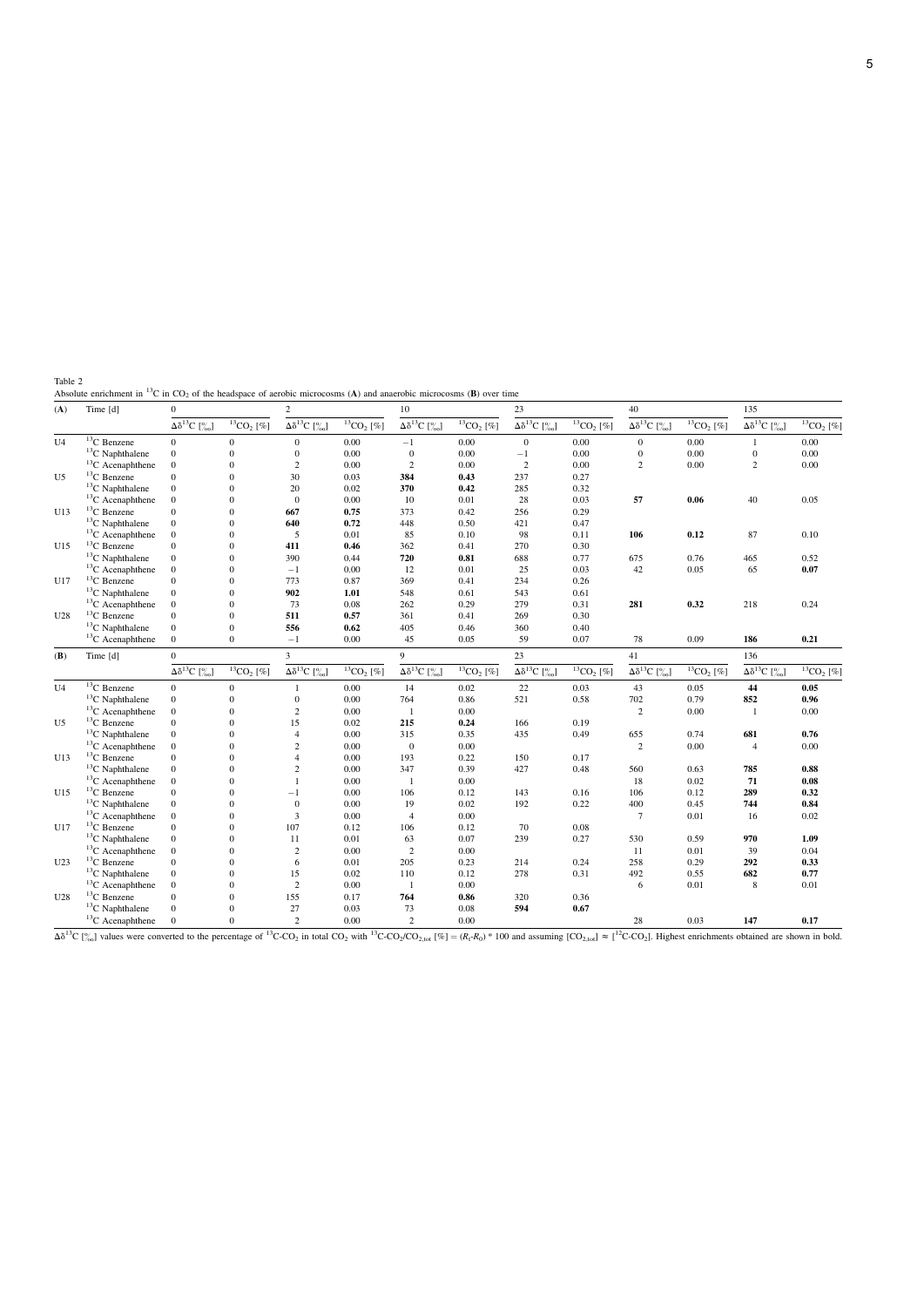

Fig. 4. Temporal variation of  $\delta^{13}C$  [%] in CO<sub>2</sub> shown for aerobic microcosms containing sediments from the unsaturated zone (A) and for anaerobic microcosms containing sediments from the saturated zones of drilling location U5 (B). Duplicates of microcosms with <sup>13</sup>C-benzene ( $\Box$ ,  $\blacksquare$ ), <sup>13</sup>C-naphthalene  $(\bigcirc, \bigcirc)$ , and <sup>13</sup>C-acenaphthene  $(\bigtriangleup, \bigtriangleup)$  as substrates are displayed. In parallel, anoxic sediment from the saturated zone was incubated with air as headspace and <sup>13</sup>C-naphthalene as substrate  $(-\circ$   $\circ$   $-)$   $(A)$ . Curves with broken lines  $(- \times -)$  show killed controls  $(A, B)$ .

upgradient from the contaminated site (U28) contained bacteria that were capable of degradation of  $^{13}$ C-benzene and 13C-naphthalene without considerable lag phases. Anaerobic microcosms with sediments from U13 and U28 with <sup>13</sup>C-acenaphthene as labeled carbon source showed a significant increase in <sup>13</sup>C in the headspace of  $\Delta \delta^{13}C$  [% | 71 and  $\Delta\delta^{13}C$  [% | = 147, respectively. The intrinsic biodegradation potential for acenaphthene was less pronounced but present in sediments of U15, U17, and probably also in U23 (Table 2B).

To investigate the effect of fluctuating groundwater tables or changing redox conditions on contaminant degradation, saturated sediments (9 m depth) from location U5 were in parallel incubated under a headspace of air. These microcosms showed that in formerly anoxic sediments the presence of  $O<sub>2</sub>$  accelerated substrate mineralization, here defined as increase in  $\delta^{13}$ C-CO<sub>2</sub>. Degradation was comparably fast as in aerobic microcosms with non-reduced sediments from  $5-$ 7 m depth (Fig. 4A).

### 4. Discussion

### 4.1. Isotope shifts in  $CO<sub>2</sub>$  in experiments with non-labeled substrates

One condition to be met in order to apply the  $^{13}$ C-based screening method, was to verify whether the  $13^{\circ}$ C-CO<sub>2</sub> in the headspace was a degradation product of the individual labeled compounds or of any organic or inorganic substance containing about  $1\%$  of naturally abundant  $13C$ . Parallel incubations of sediments from drilling location U13 with 13C-labeled and non-labeled substrates (Fig. 3) were compared to each other and served to quantify the increase that came from labeled compounds. In former studies, biochemical degradation of aromatic hydrocarbons has been shown to cause stable isotope fractionation, meaning an unequal distribution of  $^{13}C$  in substrates and products of a reaction (Ahad et al., 2000; Meckenstock et al., 1999, 2004). As a consequence, not only the <sup>13</sup>C-content in the remaining substrate fraction but also the  $13^{\circ}$ C/<sup>12</sup>C ratios in CO<sub>2</sub> as the final oxidation product of hydrocarbon mineralization might change over time. More recently, a field test on aerobic biodegradation with mixtures of monoaromatic hydrocarbons and n-decane was conducted (Bugna et al., 2004). The authors concluded that the carbon stable isotope signatures in respired  $CO<sub>2</sub>$  reflect the isotope ratios in the parent compounds. However it has to be mentioned that the investigated reactions are known to be often accompanied by only small isotope effects (Meckenstock et al., 2004; Morasch et al., 2002). Another group investigated changes in  ${}^{13}C/{}^{12}C$  in  $CO<sub>2</sub>$  during degradation of crude oil that was very depleted in <sup>13</sup>C and had an initial overall signature of  $\delta^{13}C$  [%  $\mid \frac{6}{100} = -30.6$ (Medina-Bellver et al., 2005). Here, results pointed into the same direction. The signature of the substrate determined the signature in the daughter products. For example, relative to the initially more positive signature of  $\delta^{13}C_0[\%] = -2$  in  $CO<sub>2</sub>$  the degradation of  $^{13}$ C-depleted crude oil compounds led to a decrease  $\Delta \delta^{13}C$  [% | = 13 in <sup>13</sup>C-CO<sub>2</sub> over time (Medina-Bellver et al., 2005) The authors assumed a signature of  $\delta^{13}C$  [% | = 0 in marine DIC and could therefore exclude inorganic carbon pools as origin of the negative  $\delta^{13}C\text{-}CO_2$ . In this study, for those of our microcosms that were set up with non-labeled benzene, naphthalene, or acenaphthene,  $GC$ -IRMS analyses yielded stable isotope ratios in  $CO<sub>2</sub>$  over time (Fig. 3). Probably this was not entirely due to the relatively negative initial  ${}^{13}C/{}^{12}C$  signatures in  $CO<sub>2</sub>$  in the headspace of our microcosms which were close to typical isotope signatures for aromatic contaminants of around  $\delta^{13}C$  $[\%]_{00}$  = - 25. Also, these contaminated sediments partly contained several other hydrocarbons that  $-$  apart from the single compound added  $-$  might have been degraded by the intrinsic bacterial community. However, major impacts on stable carbon isotope signatures in  $CO<sub>2</sub>$  in bottles without labeled substrate can be expected from the DIC pool with initial carbon isotope signatures of approximately  $-15\%$  (Clark and Fritz, 1997) when the microcosms have both a high proportion of sediment material and groundwater rich in  $HCO_3^-$ . Stable  $13$ C-CO<sub>2</sub> signatures over time demonstrated that microcosms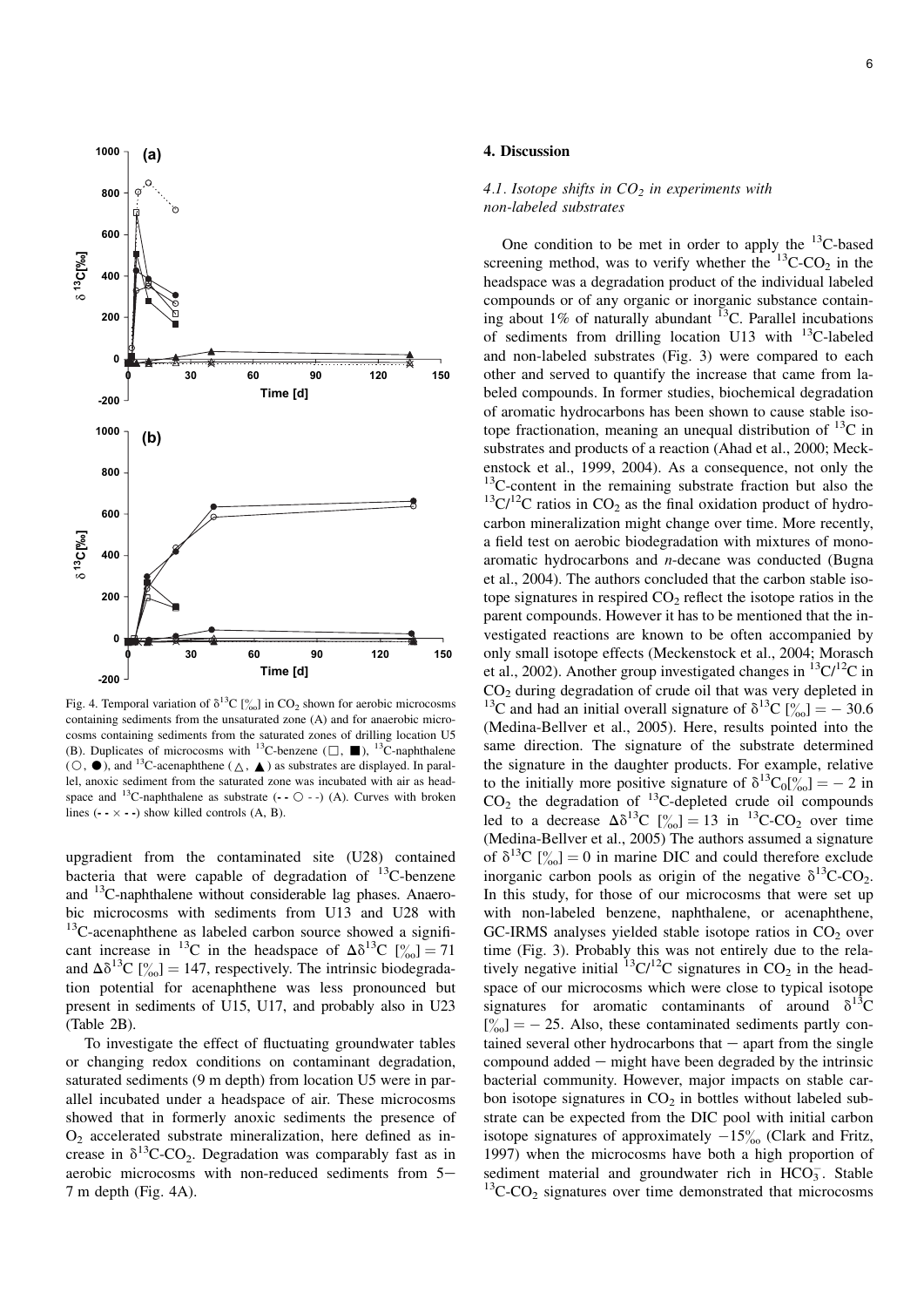conducted with 12C-substrates and controls without substrate addition were appropriate to rule out significant isotope shifts in  $CO<sub>2</sub>$  caused by the mineralization of non-<sup>13</sup>C-labeled compounds and carbon exchange with DIC.

### 4.2. Intrinsic biodegradation potential under oxic and anoxic conditions

Benzene, naphthalene, and acenaphthene as model compounds for mono- and polyaromatic hydrocarbons have been shown to be degradable under oxic and anoxic conditions by the intrinsic bacteria of (contaminated) alluvial sediments. Generally, aerobic biodegradation of benzene or naphthalene was initiated within two days and occasionally started immediately after microcosm set up. This emphasized that bacteria capable of mineralization of aromatic compounds in presence of  $O<sub>2</sub>$  were widespread and active in contaminated sediments but were also present upgradient from the source and in an area unaffected by the pollution of the former cokery. As the site islocated in a highly-industrialized region, it cannot be ruled out that sediment at the reference point was affected by contaminants from other sources in the past. Equally, <sup>13</sup>C-acenaphthene was well-degradable by the aerobic intrinsic bacterial community, however the turnover was significantly slower as measured by the increase in  $\delta^{13}$ C in CO<sub>2</sub> over time. Biodegradation was found to be either completely inhibited in sediments sampled within the contaminant source zone or slow in sediments sampled close to the source. This led to the conclusion that bacteria that have the enzymatic repertoire for oxygenase reactions targeting mono- and polyaromatic rings arewidespread in sediment material and the initiation times for this kind of reactions are short. Aromatic hydrocarbons in higher concentrations were toxic towards bacteria and no mineralization of <sup>13</sup>C-labeled substrates was observed. Bacteria capable of aerobic degradation of aromatic hydrocarbons were also found to be active in anoxic sediments sampled from the saturated zone. Presence of  $O<sub>2</sub>$ accelerated the degradation significantly compared to parallel anaerobic microcosms with the same sediment material. The high recovery of  $^{13}$ C-CO<sub>2</sub> in the headspace of all aerobic microcosms with 13C-labeled substrates also suggested that the substrates were either completely or in high percentage mineralized. Remarkably, in absence of  $O_2$  <sup>13</sup>C-benzene and <sup>13</sup>C-naphthalene were also effectively degraded and recovery of  ${}^{13}C$ -CO<sub>2</sub> gave clear evidence that  $^{13}$ C-acenaphthene was mineralized by the intrinsic anaerobic bacterial communities. Particularly, these findings on anaerobic acenaphthene degradation exemplified the applicability of the  $^{13}$ C-based method in cases with relatively small amounts of substrate and a high percentage of molecules probably sorbed to sediment particles. The not ubiquitous and less efficient degradation of <sup>13</sup>C-acenaphthene under anoxic conditions is in agreement with findings in preceding field studies (Steinbach et al., 2004; Zamfirescu and Grathwohl, 2001). These papers reported on long contaminant plumes with high contents of acenaphthene particularly under reduced conditions. Consequently, persistence to in situ biodegradation in absence of O2 was proposed. In contrast this conclusion based on field experiments but in agreement with the clear increase in  $13^{\circ}$ C-CO<sub>2</sub> in our microcosm experiments, enrichment cultures served to demonstrate biodegradation of small concentrations of acenaphthene under denitrifying, sulfate-reducing, and methanogenic conditions, after incubation times longer than 80 days, (Chang et al., 2002; Mihelcic and Luthy, 1988).

## 4.3. Sensitivity of the  $^{13}$ C-method

In control microcosms which were either inhibited or did not contain labeled substrate, a maximum variability of  $\Delta\delta^{13}C$  [% | = 5 was determined (Figs. 2 and 3). An unambiguous evidence for biodegradation of one <sup>13</sup>C-labeled substrate of interest needs therefore an enrichment of  $\delta^{13}C > 5\%$ . This corresponds to an increase in  $^{13}$ C-CO<sub>2</sub> per CO<sub>2,tot</sub> of 0.006% being equivalent to 2.5 µmol/L. Taking the dimensionless Henry's constant  $K_{H'} = [CO_2]_g/[CO_2]_{aq} = 0.92$  at 16 °C (Yaws, 1999) it needs to be considered that about half of  $13$ C-CO<sub>2</sub> produced might be non-accessible to headspace analysis performed by GC-IRMS because it is present as  $[CO<sub>2</sub>]_{aa}$ . When assuming a C:H ratio of 1:1 for aromatic hydrocarbons, the amount of  $2.5 \mu mol/L$  corresponds to the degradation of 33  $\mu$ g/L substrate. In our microcosm where <sup>13</sup>C-labeled substrates were supplied dissolved in 15 mL of groundwater this was fulfilled when  $1 \mu$ g of substrate were degraded. This clearly illustrates that the method is very sensitive and appropriate to detect small amounts of environmental pollutants being degraded in slowly-growing incubations. Taking as an example  ${}^{13}C_6$ -benzene and  ${}^{13}C_6$ -acenaphthene, which had initial concentrations of 35 mg/L and 4 mg/L in the microcosms, respectively, mineralization of  $0.2\%$  of the added  $^{13}$ C-benzene can produce a measurable signal as well as the mineralization of  $1.4\%$  of the added <sup>13</sup>C-acenaphthene (Table 1). Due to the fact that the isotope exchange between  $HCO_3^-$ ,  $[CO_2]_{aq}$  and  $[CO<sub>2</sub>]<sub>g</sub>$  is fast, also carbon exchange reactions with the  $HCO<sub>3</sub><sup>-</sup>$  pool should be taken into account (Clark and Fritz, 1997). Since the pK for  $HCO_3^-/CO_2$  is 6.3, in our microcosms with neutral to slightly alkaline pH a considerable amount of 90% of the formed  ${}^{13}C$ -CO<sub>2</sub> might have been converted into  $HCO<sub>3</sub><sup>-</sup>$  and therefore not recorded by headspace analysis. Apart from reflections of pH effects on the definition of the limits of detection, additionally processing of headspace samples prior to their analysis and with that a dilution factor of  $$ in our experiments  $1:40$  – must be taken into account.

### 4.4. Influencing factors

Three factors influencing the recovery of  ${}^{13}$ C-CO<sub>2</sub> will be briefly discussed: The incomplete recovery of  $^{13}$ C from labeled substrates in  $CO_2$ , a dilution effect of <sup>13</sup>C-CO<sub>2</sub> caused by geochemical processes biodegradation of background compounds that are present in sediment materials (see above), and finally the equilibrium isotope effects between  $CO<sub>2</sub>$  in the gas phase and  $HCO_3^-$  in the water phase. Degradation of organic substrates proceeds not necessarily to  $CO<sub>2</sub>$ . Organic hydrocarbons are frequently transformed into metabolites which may be either stocked in bacterial cells or may be excreted. However, taking degradation of aromatic hydrocarbons, complete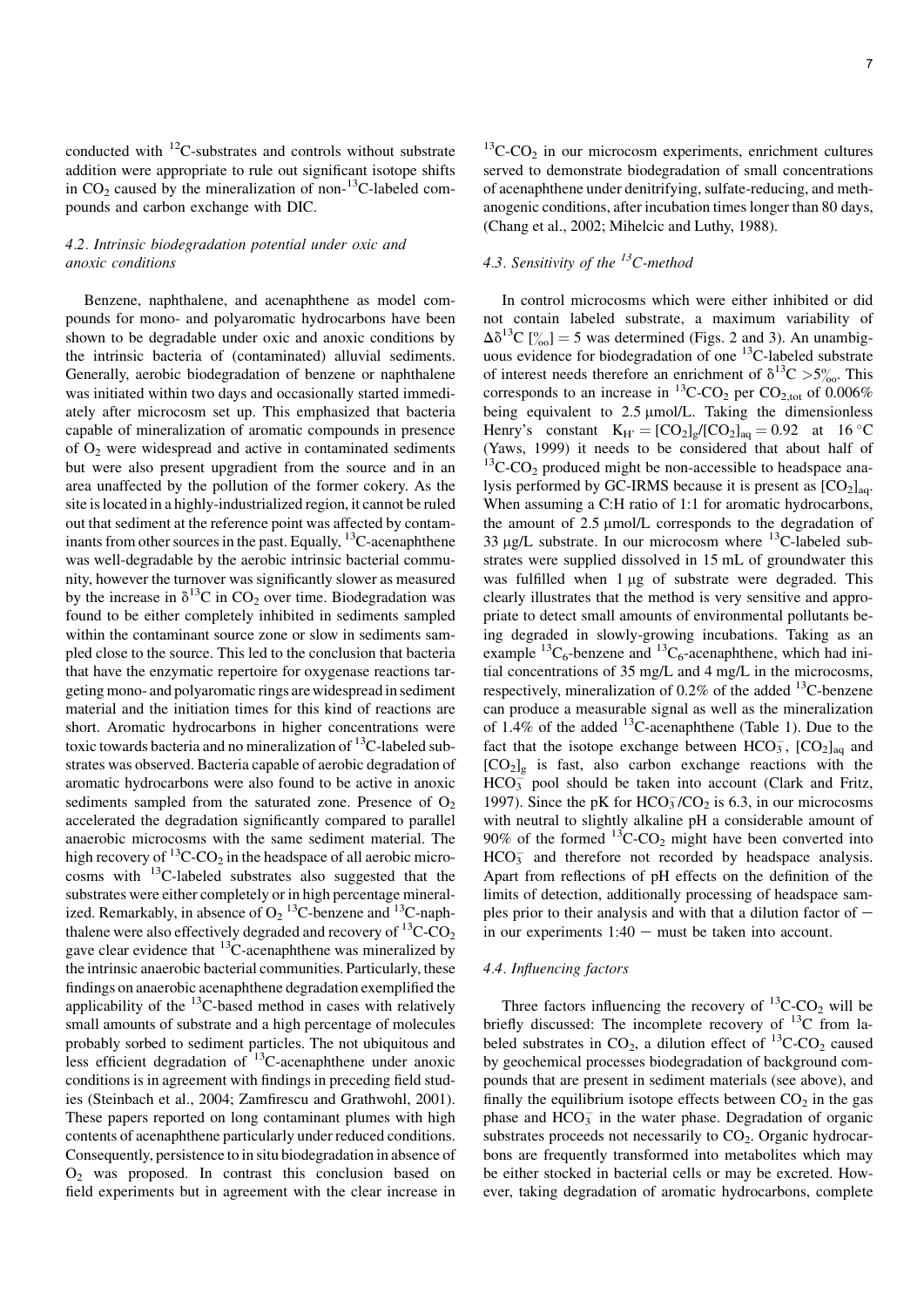mineralization can be expected to be dominating. One study based on experiments with pure cultures determined mineralization yields between 62 and 77% for naphthalene degradation under oxic conditions (Bouchez et al., 1996). The same paper reported on various three-ring aromatic hydrocarbons having mineralization yields of around 60%. <sup>14</sup>C-labeled toluene was used in experiments with sulfate-reducing pure cultures from which, 60% of the substrate's carbon was recovered in  $CO<sub>2</sub>$  (Pelz et al., 2001). Transferring those findings to our microcosm experiment, we can assume that 50 to 75% of  $13C$ -labeled carbon that was utilized by the bacteria was finally oxidized to  $CO<sub>2</sub>$ .

Dilution of  $^{13}$ C-CO<sub>2</sub> from mineralization of  $^{13}$ C-labeled substrates by  $CO<sub>2</sub>$  of geochemical origin is a second factor potentially complicating the assessment. In this context, the most abundant geochemical process in sediments is the dissolution of CaCO<sub>3</sub> leading to formation of DIC (HCO<sub>3</sub> and  $[CO<sub>2</sub>]_{aq}$ ) and with that also to a release of  $CO<sub>2</sub>$  into the gas phase. A former study aimed to characterize the origin of DIC using stable isotope analysis (Bolliger et al., 1999). The authors concluded that in groundwater of an anoxic aquifer 88% of the DIC produced actually originated from the biodegradation of petroleum hydrocarbons. These findings demonstrate that geochemical processes significantly contribute to an increase in DIC. Although, when denitrification or sulfate-reduction are the prevalent electron accepting processes dissolution of  $CaCO<sub>3</sub>$  is less important. Generally, the major process leading to formation of  $CO<sub>2</sub>$  can be expected to be the biodegradation of environmental contaminants. Difficulties may although arise when the mass of the contaminant of interest is small compared to other organic carbon degraded or CaCO<sub>3</sub> dissolved.

Kinetic and equilibrium carbon isotope effects during gaswater exchange and dissolution of  $CO<sub>2</sub>$  have been thoroughly studied before (Zhang et al., 1994). For dissolution,  $CO<sub>2</sub>$  in the headspace was found to be slightly depleted  $(-2.26\%)$  in <sup>13</sup>C compared to hydratized  $CO<sub>2</sub>$ . The equilibrium fractionation effect between  $HCO_3^-$  and  $CO_2$  gas at a temperature of 25 °C was 7.9 $\frac{90}{10}$ . A more recent study based on numerical models investigated isotope effects between  $\delta^{13}$ C-CO<sub>2</sub> and  $\delta^{13}C_{\text{(total dissolved carbon)}}$  and results were consistent with the preceding study of Zhang (Lesniak and Zawidzki, 2006). The isotope fractionation effects of  $CO<sub>2</sub>$  phase transfers and carbon equilibrium are relatively small compared to the enrichments we report on here. Although the isotope signatures in the distinct carbon species are substantially different, they behave generally in a conservative way and isotope effects are negligible. Only when the pH changes significantly their proportions towards each other shift and influences the <sup>13</sup>C-CO<sub>2</sub>/<sup>12</sup>C-CO<sub>2</sub> composition. Equally, for the interpretation of 13C-based microcosm experiments, putative fractionation effects might be an issue when the  $^{13}$ C-CO<sub>2</sub> enrichments are rather small.

### 5. Conclusions

A semi-quantitative screening method based on  ${}^{13}$ C-CO<sub>2</sub> analysis by GC-IRMS has been developed and evaluated. This new approach permitted to investigate the intrinsic biodegradation potential under in situ-like conditions, e.g. low temperature, no light and no shaking, using a high sediment to groundwater ratio and groundwater from the site. In situ biodegradation of benzene, naphthalene, and acenaphthene in alluvial sediments from the site of a former cokery was evident in aerobic and anaerobic microcosms amended with  $^{13}$ Clabeled substrates. The fate of one particular compound out of a complex mixture could be followed even in long-term incubations. Substrate-specificity was guaranteed, when the distinct <sup>13</sup>C label was recovered in the  $CO<sub>2</sub>$  moiety. A particular strength of this approach is its applicability with substances that tend to sorb. Contrastingly, classical microcosm experiments rely on the analysis of contaminant concentrations over time which is unviable for PAHs in presence of sediment. Often, the initial concentrations are unknown and PAHs are strongly sorbed. Based on <sup>13</sup>C-labeled substrates, determination of absolute contaminant concentrations could be circumvented. Successful application of this technique was underlined by the high  $^{13}C$  recovery in  $CO<sub>2</sub>$  and the high sensitivity reached by GC-IRMS analysis. The technique is restricted to compounds artificially labeled with a high proportion of <sup>13</sup>C. During in the last years however more and more <sup>13</sup>C-labeled compounds became commercially available.

This newly-developed screening approach has the potential to be used for the evaluation of intrinsic biodegradation of further contaminants even when they are slowly-degraded or partly sorbed on surfaces. Results on in situ degradation of contaminants by the intrinsic bacterial community and under in situ conditions can be elegantly used to round up field studies, e.g. in terms of the evaluation of the natural attenuation potential. To systematically investigate parameters that may limit biodegradation in situ, incubation conditions can be varied easily in microcosm experiments.

### Acknowledgements

This work was supported by the European Union FP6 Integrated Project AquaTerra (Project No. GOCE 505428) under the thematic priority sustainable development, global change and ecosystems. SPAQuE is thanked for authorization and support concerning the field campaign.

### References

- Aelion, C.M., Bradley, P.M., 1991. Aerobic biodegradation potential of subsurface microorganisms from a jet fuel-contaminated aquifer. Applied and Environmental Microbiology 57, 57-63.
- Ahad, J.M.E., Sherwood Lollar, B., Edwards, E.A., Slater, G.F., Sleep, B.E., 2000. Carbon isotope fractionation during anaerobic biodegradation of toluene: implications for intrinsic bioremediation. Environmental Science and Technology 34, 892-896.
- Amann, R., Ludwig, W., Schleifer, K.-H., 1995. Phylogenetic identification and in situ detection of individual microbial cells without cultivation. FEMS Microbiology Reviews 59, 143-169.
- Ambrosoli, R., Petruzzelli, L., Minati, J.L., Marsan, F.A., 2005. Anaerobic PAH degradation in soil by a mixed bacterial consortium under denitrifying conditions. Chemosphere  $60$ ,  $1231-1236$ .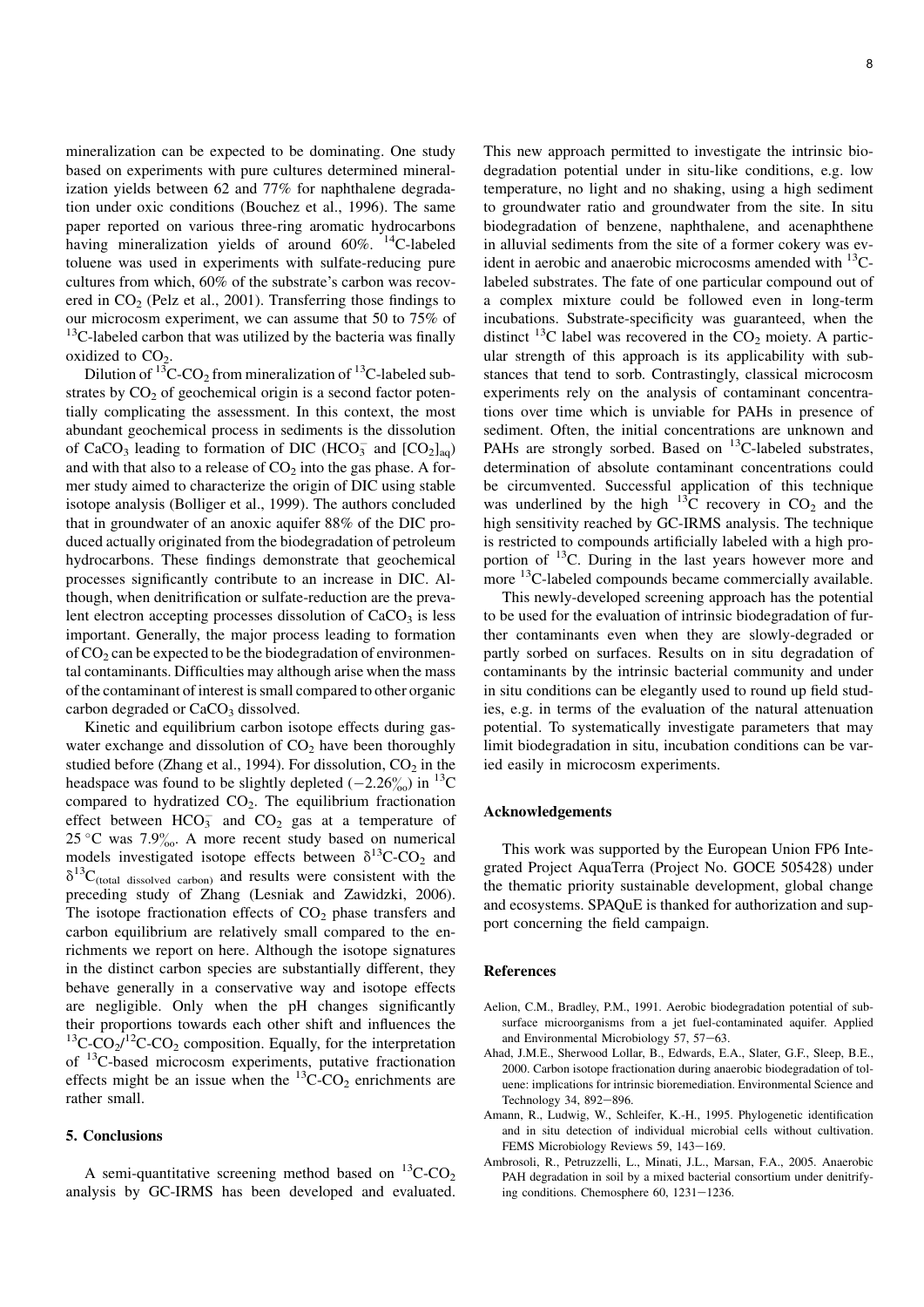- Bakermans, C., Hohnstock-Ashe, A.M., Padmanabhan, S., Padmanabhan, P., Madsen, E.L., 2002. Geochemical and physiological evidence for mixed aerobic and anaerobic field biodegradation of coal tar waste by subsurface microbial communities. Microbial Ecology 44, 107-117.
- Beller, H.R., 2002. Analysis of benzylsuccinates in groundwater by liquid chromatography/tandem mass spectrometry and its use for monitoring in situ BTEX biodegradation. Environmental Science and Technology 36, 2724-2728
- Bianchin, M., Smith, L., Barker, J.F., Beckie, R., 2006. Anaerobic degradation of naphthalene in a fluvial aquifer: a radiotracer study. Journal of Contaminant Hydrology 84,  $178-196$ .
- Boll, M., Fuchs, G., Heider, J., 2002. Anaerobic oxidation of aromatic compounds and hydrocarbons. Current Opinion in Chemical Biology 6,  $604 - 611.$
- Bolliger, C., Höhener, P., Hunkeler, D., Häberli, K., Zeyer, J., 1999. Intrinsic bioremediation of a petroleum hydrocarbon-contaminated aquifer and assessment of mineralization based on stable carbon isotopes. Biodegradation  $10.201 - 217$ .
- Bosma, T.N.P., Middeldorp, P.J.M., Schraa, G., Zehnder, A.J., 1997. Mass transfer limitation of biotransformation: quantifying bioavailability. Environmental Science and Technology 31, 248-252.
- Bouchez, M., Blanchet, D., Vandecasteele, J.-P., 1996. The microbial fate of polycyclic aromatic hydrocarbons: carbon and oxygen balances for bacterial degradation of model compounds. Applied Microbiology and Biotechnology  $45, 556 - 561$ .
- Bradley, P.M., Landmeyer, J.E., Chapelle, F.H., 2002. TBA biodegradation in surface-water sediments under aerobic and anaerobic conditions. Environmental Science and Technology 36, 4087-4090.
- Bugna, G.C., Chanton, J.P., Kelley, C.A., Stauffer, T.B., MacIntyre, W.G., Libelo, E.L., 2004. A field test of  $\delta^{13}C$  as a tracer of aerobic hydrocarbon degradation. Organic Geochemistry 35, 123-135.
- Chang, B.V., Shiung, L.C., Yuan, S.Y., 2002. Anaerobic biodegradation of polycyclic aromatic hydrocarbon in soil. Chemosphere 48, 717-724.
- Chapelle, F.H., Bradley, P.M., Lovley, D.R., Vroblesky, D.A., 1996. Measuring rates of biodegradation in a contaminated aquifer using field and laboratory methods. Ground Water  $34, 691-698$ .
- Clark, I., Fritz, P., 1997. Environmental Isotopes in Hydrogeology. Lewis Publishers, Boca Raton, FL.
- Conrad, M.E., Daley, P.F., Fischer, M.L., Bucahnan, B.B., Leighton, T., Kashgarian, M., 1997. Combined <sup>14</sup>C and  $\delta$ <sup>13</sup>C monitoring of *in situ* biodegradation of petroleum hydrocarbons. Environmental Science and Technology 31, 1463-1469.
- EC, 2006. Directive of the European Parliament and of the Council on Environmental Quality Standards in the Field of Water Policy and Amending Directive 2000/60EC. COM (2006) 398final, vol. 2006/0129 (COD). Brussels, pp.  $1-25$ .
- Elshahed, M.S., Gieg, L.M., McInerney, M.J., Suflita, J.M., 2001. Signature metabolites attesting to the in situ attenuation of alkylbenzenes in anaerobic environments. Environmental Science and Technology 35, 682–689.
- Geyer, R., Peacock, A.D., Miltner, A., Richnow, H.-H., White, D.C., Sublette, K.L., Kästner, M., 2005. In situ assessment of biodegradation potential using biotraps amended with 13C-labeled benzene or toluene. Environmental Science and Technology 39, 4983-4989.
- Guerin, W.F., Boyd, S.A., 1997. Bioavailability of naphthalene associated with natural and synthetic sorbents. Water Research 31, 1504-1512.
- Hanson, J.R., Macalady, J.L., Harris, D., Scow, K.M., 1999. Linking toluene degradation with specific microbial populations in soil. Applied and Environmental Microbiology 65, 5403-5408.
- Heinaru, E., Merimaa, M., Viggor, S., Lehiste, M., Leito, I., Truu, J., Heinaru, A., 2005. Biodegradation efficiency of functionally important populations selected for bioaugmentation in phenol- and oil-polluted area. FEMS Microbiology Ecology 51, 363-373.
- Hendrickx, B., Junca, H., Vosahlova, J., Lindner, A., Rüegg, I., Bucheli-Witschel, M., Faber, F., Egli, T., Mau, M., Schlömann, M., Brennerova, M., Brenner, V., Pieper, D.H., Top, E.M., Dejonghe, W., Bastiaens, L., Springael, D., 2006. Alternative primer sets for PCR detection of genotypes involved in bacterial aerobic BTEX degradation: distribution of the genes in BTEX degrading isolates and in subsurface soils of

a BTEX contaminated industrial site. Journal of Microbiological Methods  $64, 250 - 265.$ 

- Hunkeler, D., Höhener, P., Zeyer, J., 2002. Engineered and subsequent intrinsic in situ bioremediation of a diesel fuel contaminated aquifer. Journal of Contaminant Hydrology 59, 231-245.
- Johnsen, A.R., Wick, L.Y., Harms, H., 2005. Principles of microbial PAH-degradation in soil. Environmental Pollution 133, 71-84.
- Jonker, M.T.O., Brils, J.M., Sinke, A.J.C., Murk, A.J., Koelmans, A.A., 2006. Weathering and toxicity of marine sediments contaminated with oils and polycyclic aromatic hydrocarbons. Environmental Toxicology and Chemistry 25, 1345-1353.
- Kleineidam, S., Schüth, C., Grathwohl, P., 2002. Solubility-normalized combined adsorption-partitioning sorption isotherms for organic pollutants. Environmental Science and Technology 36, 4689-4697.
- Kubicki, J.D., 2006. Molecular simulations of benzene and PAH interactions with soot. Environmental Science and Technology 40, 2298-2303.
- Kuhn, E.P., Suflita, J.M., 1989. Microbial degradation of nitrogen, oxygen and sulfur heterocyclic compounds under anaerobic conditions: studies with aquifer samples. Environmental Toxicology and Chemistry 8, 1149-1158.
- Lesniak, P.M., Zawidzki, P., 2006. Determination of carbon fractionation factor between aqueous carbonate and  $CO2(\sigma)$  in two-direction isotope equilibration. Chemical Geology 231, 203-213.
- Löffler, F.E., Sun, Q., Li, J., Tiedje, J.M., 2000. 16S rRNA gene-based detection of tetrachloroethene-dechlorinating Desulfuromonas and Dehalococ $coides$  species. Applied and Environmental Microbiology 66, 1369–1374.
- Loibner, A.P., Szolar, O.H.J., Braun, R., Hirmann, D., 2004. Toxicity testing of 16 priority polycyclic aromatic hydrocarbons using Lumistox. Environmental Toxicology and Chemistry 23, 557-564.
- Lovley, D.R., 2001. Anaerobes to the rescue. Science 293, 1444-1446.
- Meckenstock, R.U., Morasch, B., Warthmann, R., Schink, B., Annweiler, E., Michaelis, W., Richnow, H.H., 1999.  ${}^{13}C/{}^{12}C$  isotope fractionation of aromatic hydrocarbons during microbial degradation. Environmental Microbiology 1, 409-414.
- Meckenstock, R.U., Morasch, B., Kästner, M., Vieth, A., Richnow, H.H., 2002. Assessment of bacterial degradation of aromatic hydrocarbons in the environment by analysis of stable carbon isotope fractionation. Water, Air and Soil Pollution: Focus 2,  $141-152$ .
- Meckenstock, R.U., Morasch, B., Griebler, C., Richnow, H.H., 2004. Stable isotope fractionation analysis as a tool to monitor biodegradation in contaminated aquifers. Journal of Contaminant Hydrology  $75$ ,  $215-255$ .
- Medina-Bellver, J.I., Marin, P., Delgado, A., Rodriguez-Sanches, A., Reyes, E., Ramos, J.L., Marques, S., 2005. Evidence for in situ crude oil biodegradation after the Prestige oil spill. Environmental Microbiology 7, 773-779.
- Mihelcic, J.R., Luthy, R.G., 1988. Microbial degradation of acenaphthene and naphthalene under denitrification conditions in soil-water systems. Applied and Environmental Microbiology 54, 1188-1198.
- Morasch, B., Richnow, H.H., Schink, B., Vieth, A., Meckenstock, R.U., 2002. Carbon and hydrogen stable isotope fractionation during aerobic bacterial degradation of aromatic hydrocarbons. Applied and Environmental Microbiology 68, 5191-5194.
- Norris, R.D., 1994. In-situ bioremediation of soils and groundwater contaminated with petroleum hydrocarbons. In: Norris, R.D. (Ed.), Handbook of Bioremediation. Lewis Publishers, Boca Raton, FL, pp. 17-37.
- Pelz, O., Chatzinotas, A., Zarda-Hess, A., Abraham, W.-R., Zeyer, J., 2001. Tracing toluene-assimilating sulfate-reducing bacteria using 13C-incorporation in fatty acids and whole-cell hybridisation. FEMS Microbiology Ecology 38, 123-131.
- Scow, K.M., Hicks, K.A., 2005. Natural attenuation and enhanced bioremediation of organic contaminants in groundwater. Current Opinion in Biotechnology 16, 246-253.
- Sherwood Lollar, B., Slater, G.F., Ahad, J., Sleep, B., Spivack, J., Brennan, M., MacKenzie, P., 1999. Contrasting carbon isotope fractionation during biodegradation of trichloroethylene and toluene: implications for intrinsic bioremediation. Organic Geochemistry 30, 813-820.
- Smets, B.F., Pritchard, P., 2003. Elucidating the microbial component of natural attenuation. Current Opinion in Biotechnology 14, 283-288.